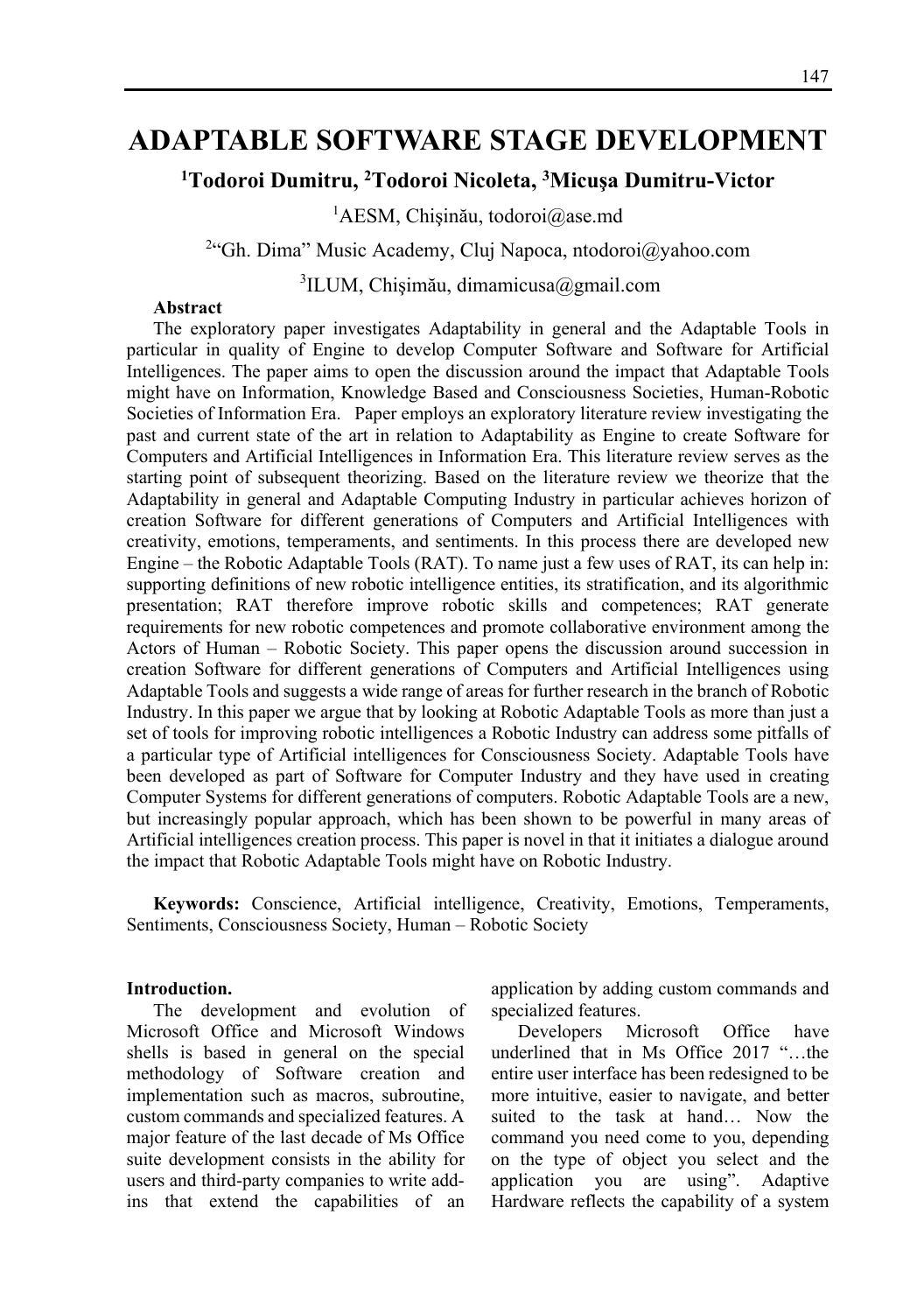to maintain or improve its performance in the context of internal or external changes. Adaptation at hardware levels increases the system capabilities beyond what is possible with software-only solutions. Algorithms, techniques, and their implementation in hardware are developed over a diverse variety of applications. The methodology of the On– Off-line adaptable processors supports development of Adaptable Software. It is composed from the next phase: Definition of new elements (Data or Actions), Processing, Fixation and element's Usage.

It was demoonstrated, that the Adaptable tools as base for creation, application, and development of adaptable software are characterized by a set of advanced linguistic' and processors' features. Adaptable languages, as part of adaptable software and hardware, integrate such linguistics' features as: Multilanguageability, Universality, Speciality, Exensibility, Dialectability, Compactibility of Basis, Reductability, Effectivity of modification, Continuity of Human and Machine experience, Touchability to the Formal Natural Language level of Human-Machine Interactions. Adaptable processors as part of adaptable software and hardware integrate such translation' features as: Universality, Mobility, Transferability, Cognisability, Specializability, Minimizing of Processors' Quantity, and Raising the level of Adaptable Software to the level of Problem Formulation.

1.**Adaptable Processors** from the Adaptability Cube (Figure no.1) are divided into three levels of translation complexity.

**1.1. The first level** Adaptable Processors represent a set of adaptable Time-Realization, Model-Realization and Type-Translation type of extensions. The Time-Realization Adaptable Proce-ssors type of extensions is presented by the Adaptable Processors: Preprocessors, Inter-processors and Postprocessors. The Model-Realization Adaptable Proce-ssors type of extensions represents realization using the Level - Level, Level - Direct and Level - Level -Direct methods. The third set of first level Adaptable Processors is formed by Adaptable Processors of adaptable Type-Translation type: adaptable Compilation, adaptable Interpretation and adaptable Compilation-Interpretation of extensions.

The Level - Level type realize extensions by « lowering » method from one level of programming adaptable language (LAP) to another until the base level of programming adaptable language is reached (BLAP) Adaptable Processors of Level -Direct type « lower» extensions-elements from the written program in LAP. Thus they are directly transformed into a program written in BLAP language. Adaptable Processors of Level - Level - Direct type are created in the base of processing translation modules of Level - Level and Level -Direct type.

1.2. The second level Adaptable Processors presents first level Adaptable Processors combinations of adaptable Time-Realization, Model-Realization and Type-Translation type of extensions. The second level processors are presented using Adaptable Processors of Time-Model-Realization type, of Type-Model-Realization type and of Type-Time-Realization type of extensions**.** Theorems of second level of translation complexity Adaptable Processors automatic obtaining of Time-Model-Realization type of extensions are demonstrated in [6] by means of E-T-M Adaptable Processors translation interactions formalisms.

1.3. The third level Adaptable Processors of translation complexity from Adaptability Cube are represented by means of processors of type Processors-Adaptable-Compilers, Adaptable-Processors- Interpreters and Adaptable-Processors-Compilers-Interpretation. Adaptable Processors Compilers are presented in [6] using adaptable Preprocessors Compilers, adaptable Interprocessor Compilers and adaptable Postprocessors-Compilers. Theorems of these third levels of translation complexity Adaptable Processors automatic obtaining are demonstrated by means of E-T-M formalisms of Adaptable Processors translation interactions.

## **2. E-T-M formalisms of adaptable processing.**

Making the investigation of the Adaptability Cube, one can underline 9 types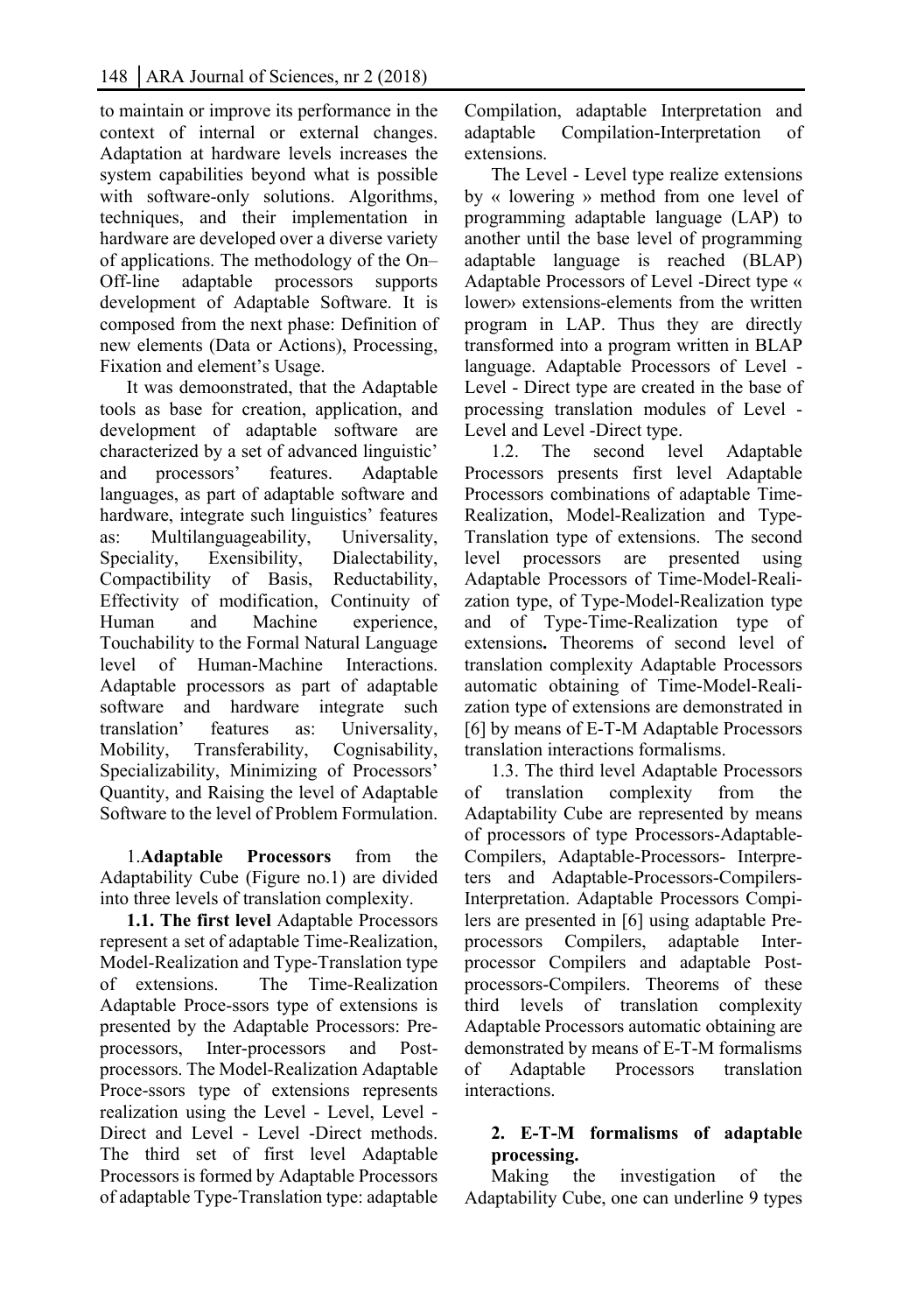of first level of translation complexity Adaptable Processors, 27 types of second level Adaptable Processors and 27 types of third level Adaptable Processors [6].

 There are identified 27 Adaptable Processors schemes. Types of translators are presented by compilation, interpretation and mixed methods: compilation-interpretation. Taking as a base the mode of extensions realization, the processors are grouped into level-level, level-direct and mixed types: level-level-direct. Taking into account the order (time, place) of base extensionselements correlative realization, processors are of preprocessor, inter-processor and postprocessor type. As a result of the research from below there were obtained accumulated Adaptable Processors and demonstrated by the Adaptability Cube.

By means of E-T-M formalism of Adaptable Processors translation interactions, will be demonstrated the affirmations of first level of translation complexity Adaptable Processors automatic creation from Adaptability Cube. E-T-M formalism is also used at demonstration of automatic creation of second level of translation complexity

Adaptable Processors from Adaptability Cube and of third level of translation complexity Adaptable Processors.

#### **3. First level of translation complexity Adaptable Processors.**

There were used E-T-M formalisms in order to demonstrate translation interactions with first level Adaptable Processors: adaptable processing of Level - Level, Level - Direct, and Level - Level -Direct types, adaptable pre-processing, inter-processing, and post-processing, adaptable compilation, interpretation and mixed compilationinterpretation of extensions. These processors forms atomic base of Adaptable Processors from the Adaptability Cube (Figure no. 1) .

The base Adaptable Processors of extensions realization mode are created according with their adaptable level-level (L-L), level-direct (L-D), and level-level-direct (L-L-D) processing schemas.

#### **3.1. Adaptable Processors of level-level (L-L) type.**

General scheme of this processor type is:



In this scheme the program in adaptable language is presented by "Source program, i level", processor of level-level type is presented by the processor "L-L", "Research" defines if the result of translation still contains extensions (Yes/No) .

As a result, it is obtained "Object program in base language".

Using E-T-M formalism this processor is presented by a row of processors of the following type:



where  $i = 0,1,2,...,p-1$  (p- levels number of programming adaptable language)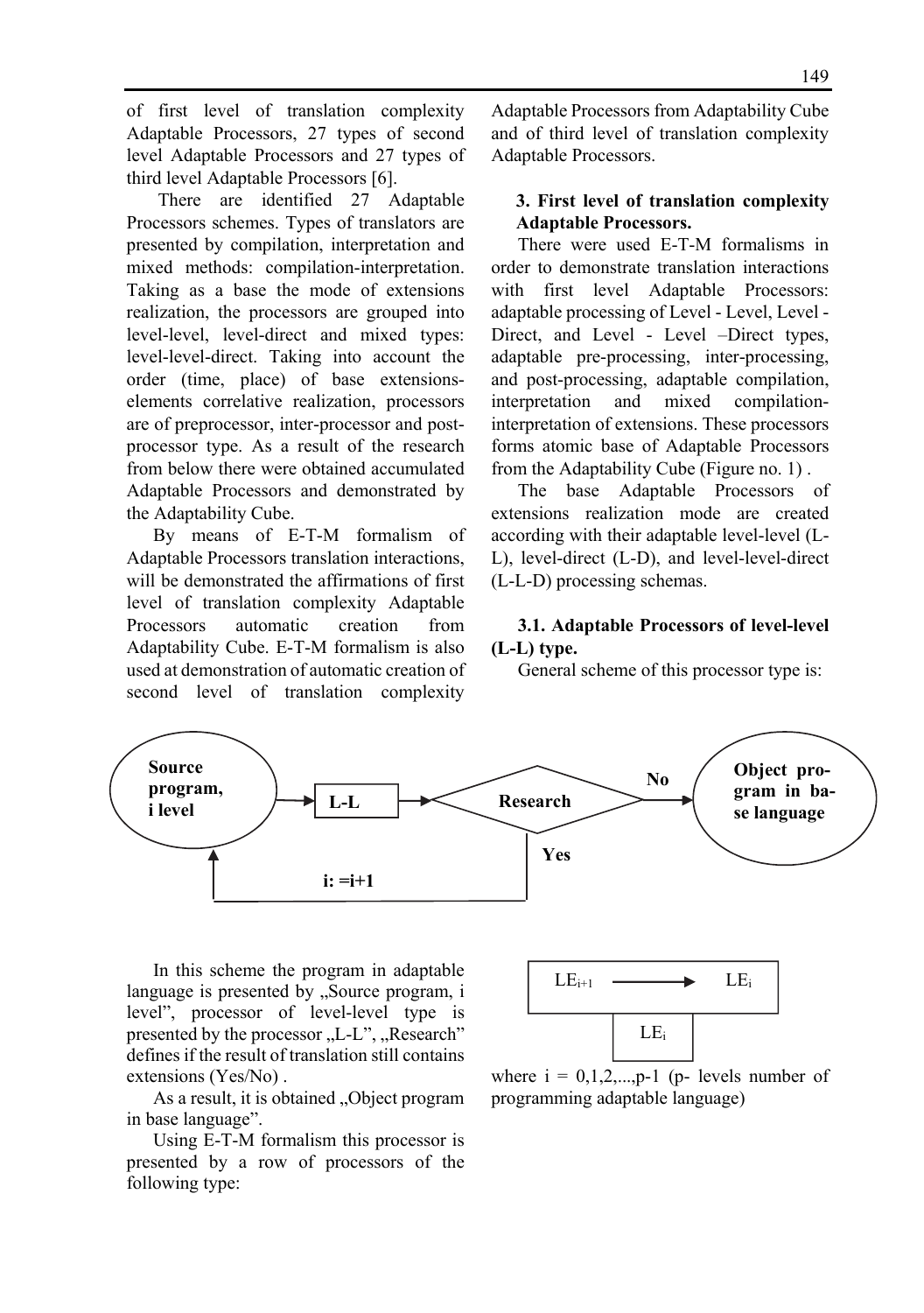#### **4. The second level Adaptable Processors**

The Adaptable Processors of the second level of translation complexity from the Adaptability Cube represent combinations of the first level Adaptable Processors of Extensions Time-Realization and Model-Realization types and of Adaptable Type-Translation [2, 6]. The Processors of the second level are presented by the Adaptable<br>Processors of Time-Model-Realization Processors of Time-Model-Realization Extensions type (Table 1.), of Type-Model-Realization Extensions type (Table 2.) and of Type-Time-Realization Extensions type (Table 3.) .

There are demonstrated processes of automatic obtaining of Adaptable Processors of the **second** level of Time-Model-Realization Extensions type on the basis of E-T-M interaction formalism of the Adaptable Processors. The demonstration of automatic obtaining of other Adaptable Processors of the second level will be presented in our following publications.

Pre-processors-L-L, -L-D and –L-L-D form the first set of second level Adaptable Processors. They represent solutions for Adaptable Processors creation, presented by first row of Table1. These pre-processors form one of the next steps in automatic obtaining of Adaptable Processors presented in the Adaptibility Cube.

 *Inter-processor-L-D Theorem:* It is given the base processor and it is necessary to obtain a set of Adaptable Processors of interprocessor-L-D type:



for  $i=0,1,2,...,p$ , that together with  $(1)$ form inter-processor-L-D.

For the problem solution is sufficient to create a set (7) of extensions:



#### **5. Third level adaptable pre-processorscompilers.**

**A** third level Adaptable Processor of preprocessor-L-L-compiler type realizes the f program in adaptable programming language LAP, using the order of extensions processing, that are processed using the levellevel processing mode, using compiler's type of processing. As a result, the source program in compilation– pre-processing is the LAP program and LBAP is the object program.

Using Post-processor-L-L-compiler Theorem, Post-processor-L-D-compiler Theorem and Post-processor-L-L-D-compiler Theorem together with Earley formalisms there were automatic obtained the last three Adaptable Processors of the third level from the first plan of Adaptable Processors from the Adaptability Cube (Figure no. 1) .

Thus, was demonstrated automatic obtaining of only one part of Adaptable Processors, and especially of these nine Adaptable Processors of the first level, nine Adaptable Processors of the second level and nine Adaptable Processors of the third level. These processors are universal and specialized.

#### **6. Adaptable Computing Engine**

It is demonstrated [6] that Adaptable Tools as base for creation, application, and development of Adaptable Software are characterized by a set of advanced linguistic' and processors' features.

Adaptable Languages as part of Adaptable Software integrate such linguistics' features as: Multilanguageability, Universality, Speciality, Exensibility, Dialectability, Compactibility of Basis, Reducability, Effectivity of modification, Continuity of Human and Machine experience, and Touchability to the Formal Natural Language level of Human-Machine Interactions.

Adaptable Processors as part of Adaptable Software integrate such translation' features as: Universality, Mobility, Transferability, Cognisability, Specializability, Minimizing of Processors' Quantity, and Raising the level of Adaptable Software to the level of Problem Formulation. Human social and economic demand and supply for Adaptable Software in the Information and Knowledge Based Societies is too important.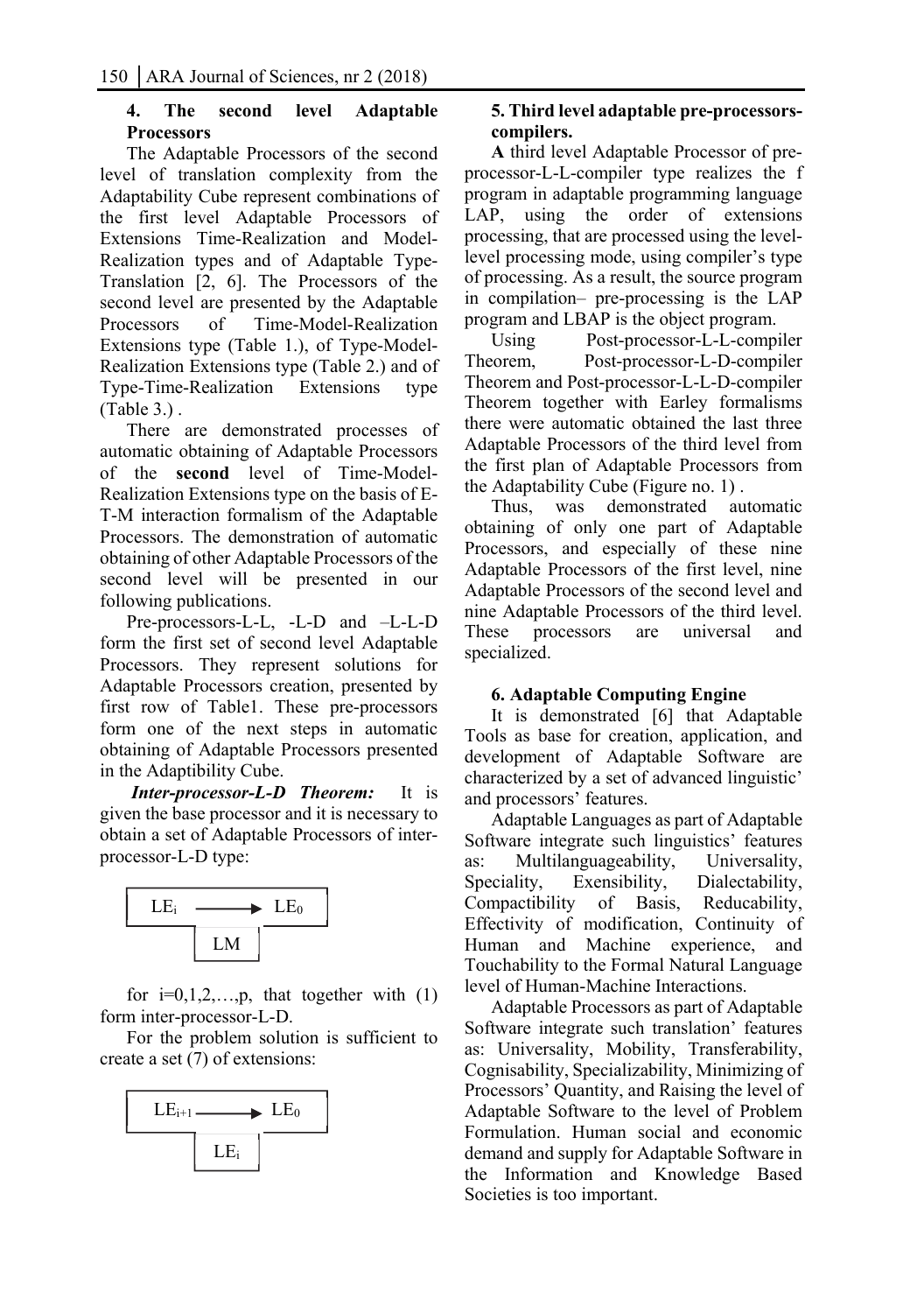| Table 1. The Adaptable I focessors of Thile-Model-Keanzation Extensions type. |                  |                  |                    |  |  |
|-------------------------------------------------------------------------------|------------------|------------------|--------------------|--|--|
|                                                                               | Level - Level    | Level - Direct   | - Level -<br>Level |  |  |
|                                                                               |                  |                  | Direct             |  |  |
| Pre-processing                                                                | Pre-processor-L- | Pre-processor-L- | Pre-processor-L-   |  |  |
|                                                                               |                  |                  | L-D                |  |  |
| Inter-processing                                                              | Inter-processor- | Inter-processor- | Inter-processor-L- |  |  |
|                                                                               | L-L              | L-D              | L-D                |  |  |
| Post-processing                                                               | Post-processor-  | Post-processor-  | Post-processor-L-  |  |  |
|                                                                               | L-L              | L-D              | L-D                |  |  |

Table 1. The Adaptable Processors of Time-Model-Realization Extensions type.

#### Table 2. The Adaptable Processors of Type-Model-Realization Extensions type.

|                | Level - Level   | Level -Direct   | Level - Level -     |
|----------------|-----------------|-----------------|---------------------|
|                |                 |                 | Direct              |
| Compilation    | Compiler -L-L   | Compiler -L-D   | Compiler -L-L-D     |
| Interpretation | Interpreter-L-L | Interpreter-L-D | Interpreter - L-L-D |
| Compilation-   | Interpreter-    | Interpreter-    | Interpreter-        |
| interpretation | Interpreter-L-L | Interpreter-L-D | Interpretater-L-L-D |

Table 3. The Adaptable Processors of Type-Time-Realization Extensions type.

|                | Pre-processing       | Inter-                 | Post-processing       |
|----------------|----------------------|------------------------|-----------------------|
|                |                      | processing             |                       |
| Compilation    | Compiler-Pre-        | Compiler-Inter-        | Compiler-Post-        |
|                | processor            | processor              | processor             |
| Interpretation | Interpreter-Pre-     | Interpreter-           | Interpreter – Post-   |
|                | processor            | Inter-processor        | processor             |
| Compilation-   | Compiler-            | Compiler-              | Compiler-             |
| interpretation | Interpreter-<br>Pre- | Interpreter-<br>Inter- | Interpreter-<br>Post- |
|                | processor            | processor              | processor             |

Adaptable methodology and technology in creation and application of Adaptable Software permit to develop in the future the research process of applicability of each of the first, second, and third levels of Adaptable Processors.

 Different types of Adaptable Software will have different domains of its applicability in the process of computerized humanmachine intelligent interaction. This process conducts to develop Natural Language Processing Adaptable Software of humanmachine interaction.

 The Adaptable Software forms new industry branch of Informational technologies of the Information and Knowledge Based Societies.

The Ms Office and Ms Windows Systems are developed by Software' shell methodology. Microsoft Office for Mac has for long been criticized. Adaptation at

hardware levels increases the system capabilities beyond what is possible with software-only solutions. The methodology of the On–Off-line adaptable processors support development of Adaptable Software and Hardware. It was demonstrated that adaptable tools as base for creation, application, and development of adaptable software are characterized by a set of advanced linguistic' and processors' features.

On the base of adaptable processors of the first level of translation complexity Off-line adaptable processors it is possible to demonstrate the process of automatically creation of the first and second levels of translation complexity On-line and On-Offline adaptable processors.

The demonstrations of automatically creation of On-line and On-Off-line Adaptable Software of the third level of translation complexity can be obtained on the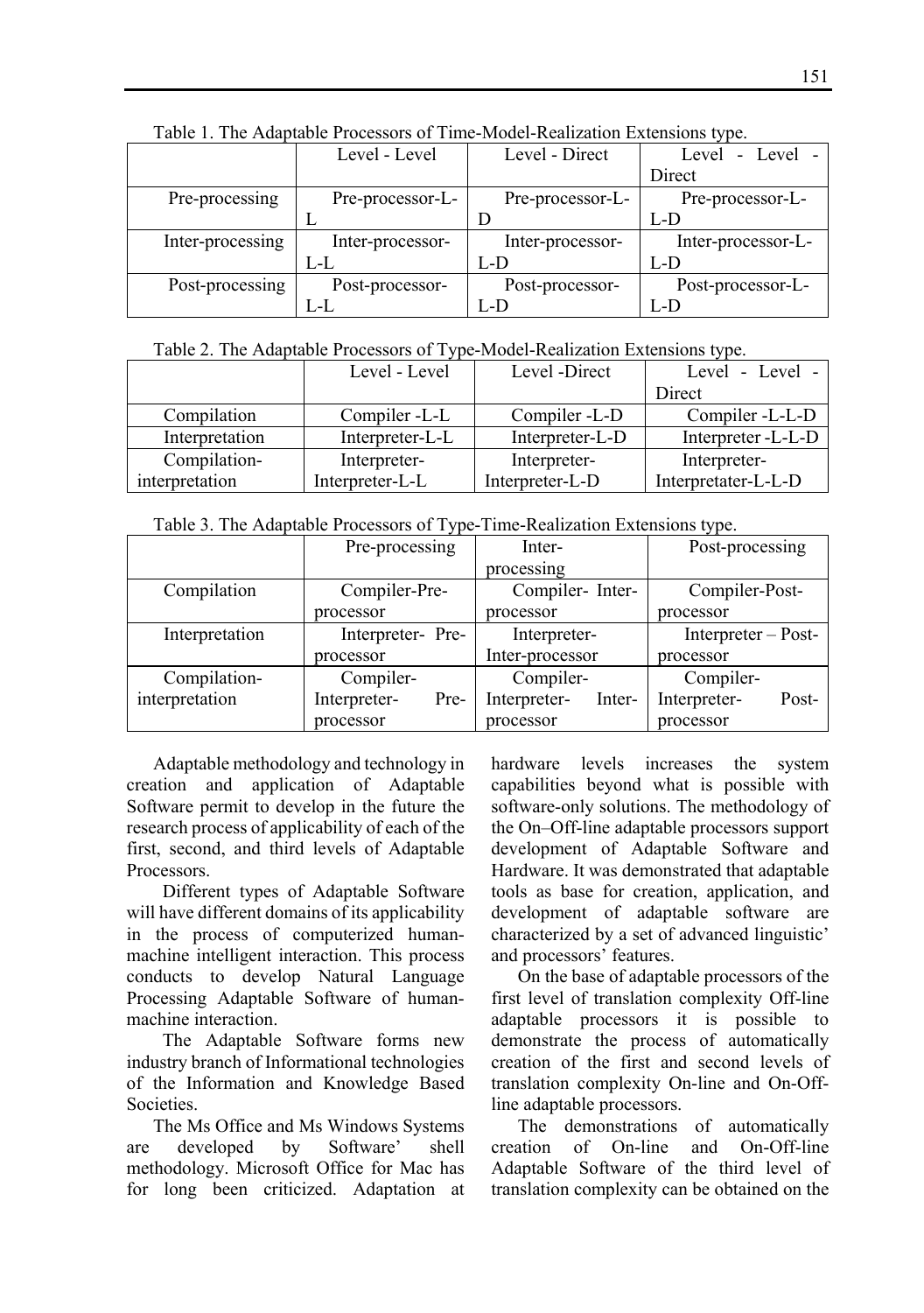base of first and second levels of translation complexity of adaptable processors.

### **7. Consciousness Society evolution.**

Sustainable and Healthy societies of our days are the societies which successor is Conscience Society. Based on Social Progress Stage development scientists predicted that the Conscience Society will be created in period from 2019 to 2035 years.

The Future Conscience Society of Information Era as "figure of speech" represents Past Information Society multiplied by the Present Knowledge Based Society. Information Era, except Information and Knowledge based societies, comprises the evolution of society through other intermediate societies such as Internetworking, Creative, and Conscience societies.

**7.1. Information Society** is based on different active and passive forms of information. The concept of information is related to notions of constraint, communication, control, data, form, instruction, knowledge, meaning, mental stimulus, pattern, perception, and representation

**7.2. Knowledge based Society** is based on different active and passive forms of scientific knowledge. Science (from the Latin scientia, meaning "knowledge") is, in its broadest sense [4], any systematic knowledge-base or prescriptive practice that is capable of resulting in a prediction or predictable type of outcome. In this sense, science may refer to a highly skilled technique or practice. In its more restricted contemporary sense, science is a system of acquiring knowledge based on scientific method, and to the organized body of knowledge gained through such research.

Science is a continuing effort to discover and increase human knowledge and understanding through disciplined research. Using controlled methods, scientists collect observable evidence of natural or social phenomena, record measurable data relating to the observations, and analyze this information to construct theoretical explanations of how things work. The methods of scientific research include the generation of hypotheses about how

phenomena work, and experimentation that tests these hypotheses under controlled conditions. Scientists are also expected to publish their information so other scientists can do similar experiments to double-check their conclusions. The results of this process enable better understanding of past events, and better ability to predict future events of the same kind as those that have been tested.

**7.3. Consciousness** (Figure no. 1) from the Spiritual point of view is subjective experience, awareness or wakefulness, the executive control system of the mind. It is an umbrella term that may refer to a variety of mental phenomena. Although humans realize what everyday experiences are, consciousness refuses to be defined, philosophers note: "Anything that we are aware of at a given moment forms part of our consciousness, making conscious experience at once the most familiar and most mysterious aspect of our lives<sup>"</sup>

Consciousness in psychology and philosophy has four characteristics: subjectivity, change, continuity and selectivity. Intentionality or aboutness (that consciousness is about something) has also been suggested by philosopher Franz Brentano. However, within the philosophy of mind there is no consensus on whether intentionality is a requirement for consciousness. Issues of practical concern include how the presence of consciousness can be assessed in severely ill or comatose people; whether non-human consciousness exists and if so how it can be measured; at what point in fetal development consciousness begins; and whether computers can achieve a conscious state.

Some philosophers divide consciousness into phenomenal consciousness, which is experience itself, and access consciousness, which is the processing of the things in experience [6]. Phenomenal consciousness is the state of being conscious, such as when they say "I am conscious." Access consciousness is being conscious of something in relation to abstract concepts, such as when one says "I am conscious of these words."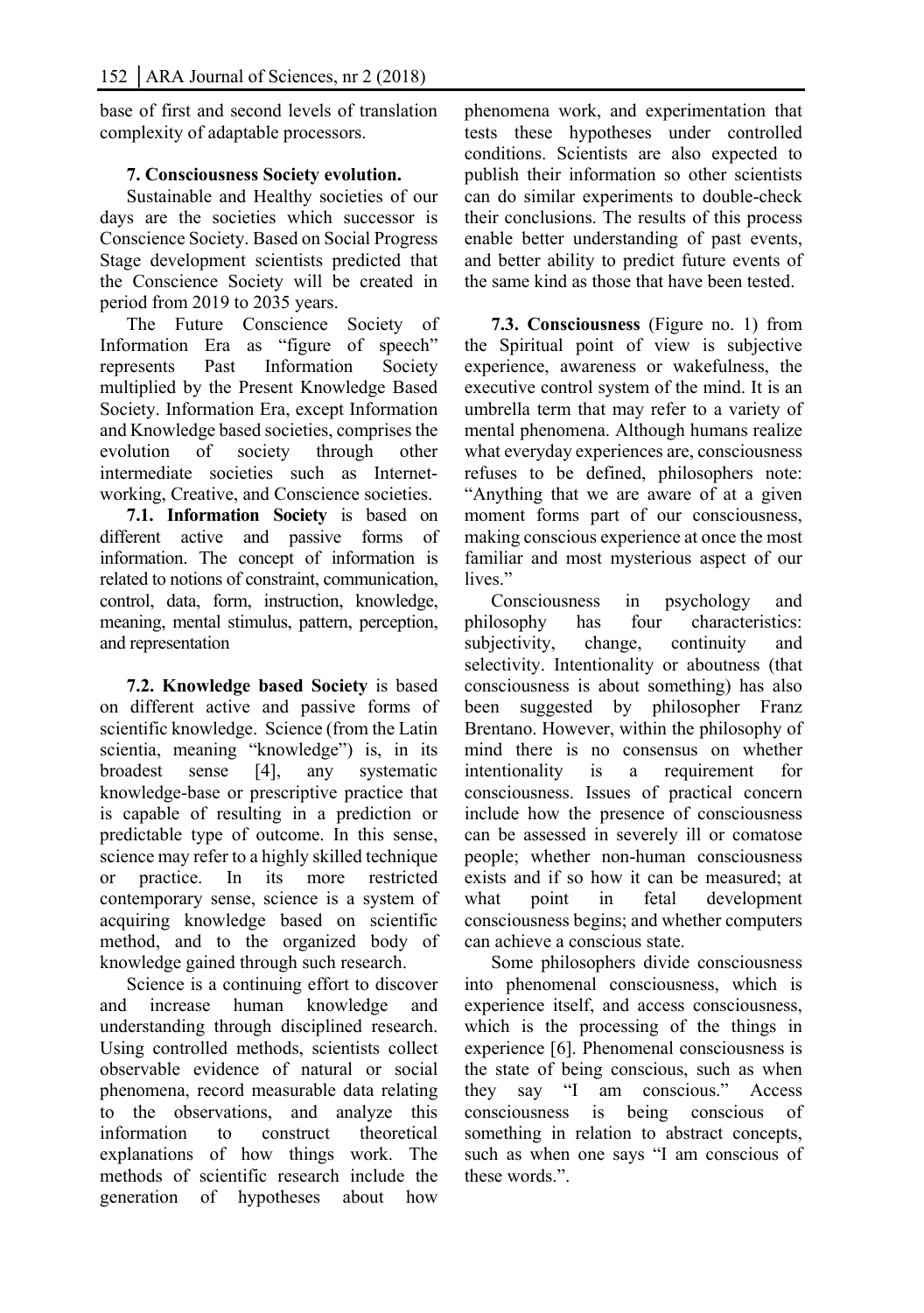

Figure no. 1. Consciousness: subjective experience, awareness, wakefulness, the executive control system of the mind

Various forms of access consciousness include awareness, self-awareness, conscience, stream of consciousness, Husserl's phenomenology, and intentionality. The concept of phenomenal consciousness, in modern history, according to some, is closely related to the concept of qualia (subjective conscious experiences as 'raw feels')

Social psychology links sociology with psychology in their shared study of the nature and causes of human social interaction, with an emphasis on how people think towards each other and how they relate to each other. The behavior and mental processes, both human and non-human, can be described through animal cognition, ethology (scientific study of animal behavior, and a sub-topic of zoology), evolutionary psychology, and comparative psychology as well. Human ecology is an academic discipline that investigates how humans and human societies interact with both their natural environment and the human social environment.

**7.4. Consciousness Society** represents the higher level of Information Era's societies based materially and spiritually on different active and passive forms of conscience. Conscience from the material and spiritual point of view is ability or a faculty that distinguishes whether one's actions are right or wrong. It can lead to feelings of remorse when a human does things that go against his/her moral values, and to feelings of rectitude or integrity when actions conform to such norms. The extent to which conscience informs moral judgment before an action and whether such moral judgments are, or should be, based wholly in reason has occasioned debate through much of the history of Western philosophy. Commonly used metaphors for conscience include the "voice within" and the "inner light".

#### **Conclusion.**

Present research results evaluate from the Fulbright research project No. 22131 "Societal Information Systems' Adaptable Tools" performed in the University of Omaha at Nebraska, USA [9]. Research results in the AESM institutional Project "Consciousness Society Creation" are announced in tens other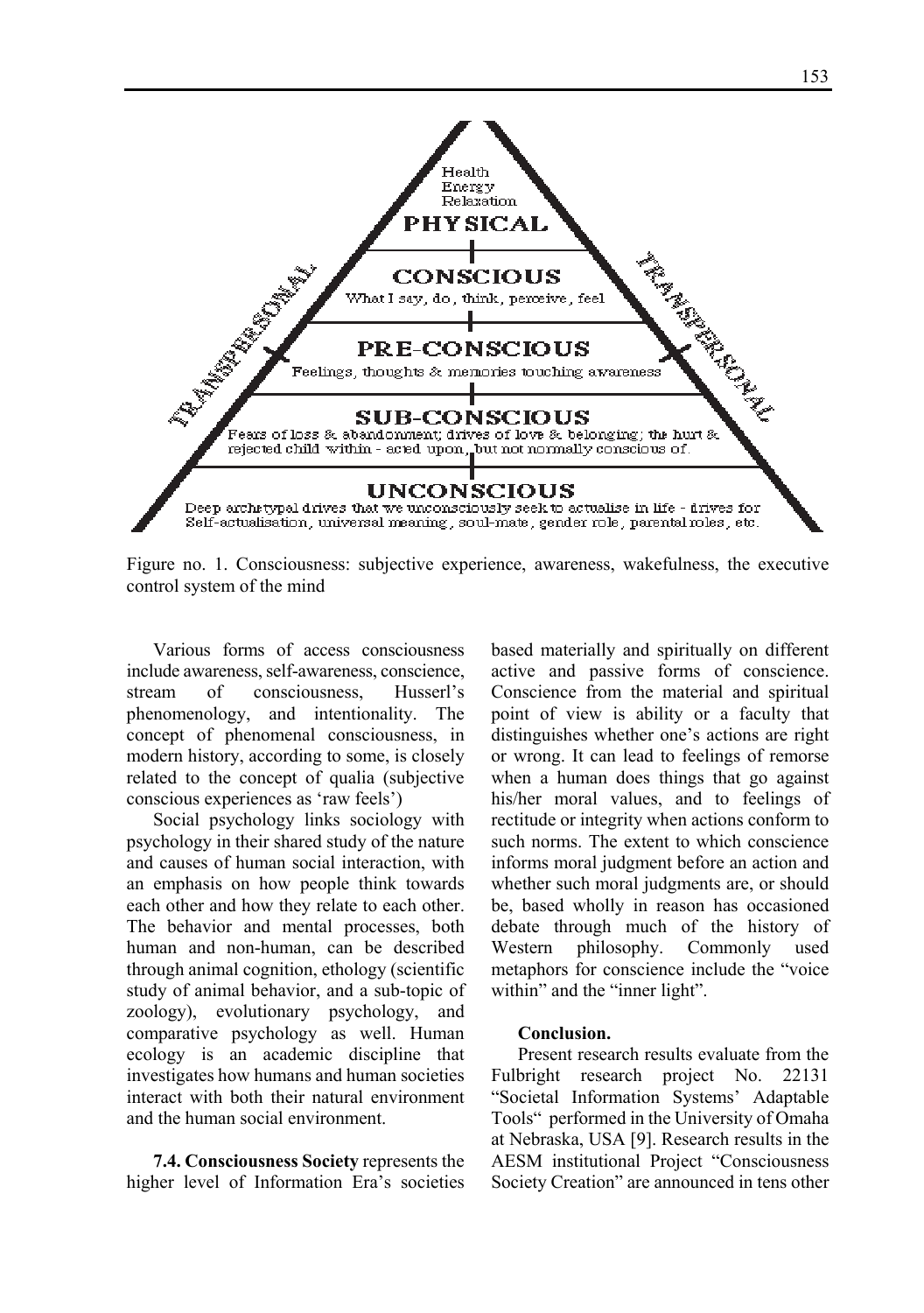publications, inclusively in two books [2, 6, 8].

Detailed information about discussed subject is presented in the Book: **"Creativity in Conscience Society. Creativity and Adaptability**" [8], which was edited by LAMBERT Academic Publishing, Saarbrucken, Germany in 2012 with next structured presentation: Consciousness evolution; Creativity in Conscience Society; Adaptable Support for Creativity; Adaptable Human - Machine Interface; Creativity's Kernel Extensions-Dialects; Education and research in Conscience Society.

Next book **"Creative Robotic Intelligences"** [2] is published by Editions Universitaires Europeennes, Saarbrucken, New York in 2017 with next structured presentation: Conscience Society; Creativity is a mental process; Intelligences in Conscience Society; Dedication and Professionalism.

When Creative Dedication and Professionalism at Creativity tops are working, the individuals, the team, the company, and the Society hit success!

Our publication confirms the European Community interest [11] for our research in the Branch of Consciousness Society Creation and its Adaptable Tools – the Software support engine for ROBO-intelligences. The Committee on the Civil problems of the European Parliament endorsed the draft recommendations, as well as the administrative regulations on the civilengineering production of robots. For that document voted PRO: 17 deputies, against: 2 deputies, and Obtained: 2 deputies.

According to data of the European Parliament, in the period 2010-2014 the average sales of robots was 17% annual and in 2015 has risen to 29 percent. Growth of robots developed the volume of patents in relation to robots - in the last 10 years the volume has doubled.

Artificial intelligence will determine economic efficiency in such spheres as manufacturing, commerce, transport, medical service, education, case-law and agriculture.

It is not yet determined the **legal status of robots,** which soon will overwhelm us. Scientists are, as some carriers of artificial intelligence, provided with self-education capacity, separately, will need to be identified as "**electronic faces**" with corresponding Passport.

The document will contain the framework conditions for producers and users of robots, formulated since the great writer Isaac Azimov: 3 principles - the basic conditions in collaboration with robots and humans - Asimov's Three Laws of Robotics, as they are called, have survived to the present: (1) Robots must never harm human beings or, through inaction, allow a human being to come to harm; (2) Robots must follow instructions from humans without violating rule 1; (3) Robots must protect themselves without violating the other rules.

#### **References:**

[1] **Todoroi, D.,** *Consciousness Society Creation***, 6th Edition,** April 21-22, **2017**, 236 pages, ARA Publisher, University of California Davis, USA, ISBN: 978-1-935924- 21-0,

http:/www.AmericanRomanianAcademy.org **[2] Todoroi, D.,** *Creative Robotic Intelligences***,** Editions Universitaires Europeennes, Saarbrucken, New York, **2017**, 123 pages. ISBN: 978-3-8484-2335-9

[4] Moraru, M., Todoroi D., "About implementation of Pandora gifts in ROBOintelligences", Society Consciousness Computers, Volume 3, May 2016, Alma Mater Publishing House, Bacău, pp. 78-87, (MaterialeleTeleconferintei Internationale a tinerilor cercetători "Crearea Societăţii Conştiinţei", Ed. a 3-a, 22-23 aprilie **2016**) . ISSN 2359-7321, ISSN-L 2359-7321

**[5] Guzun, E., Chuciuc, N., Todoroi, N., Todoroi, D., Education process of Emotional ROBO-intelligences,** Society Consciousness Computers, Volume 2, March 20-22, **2015**, Alma Mater Publishing House,